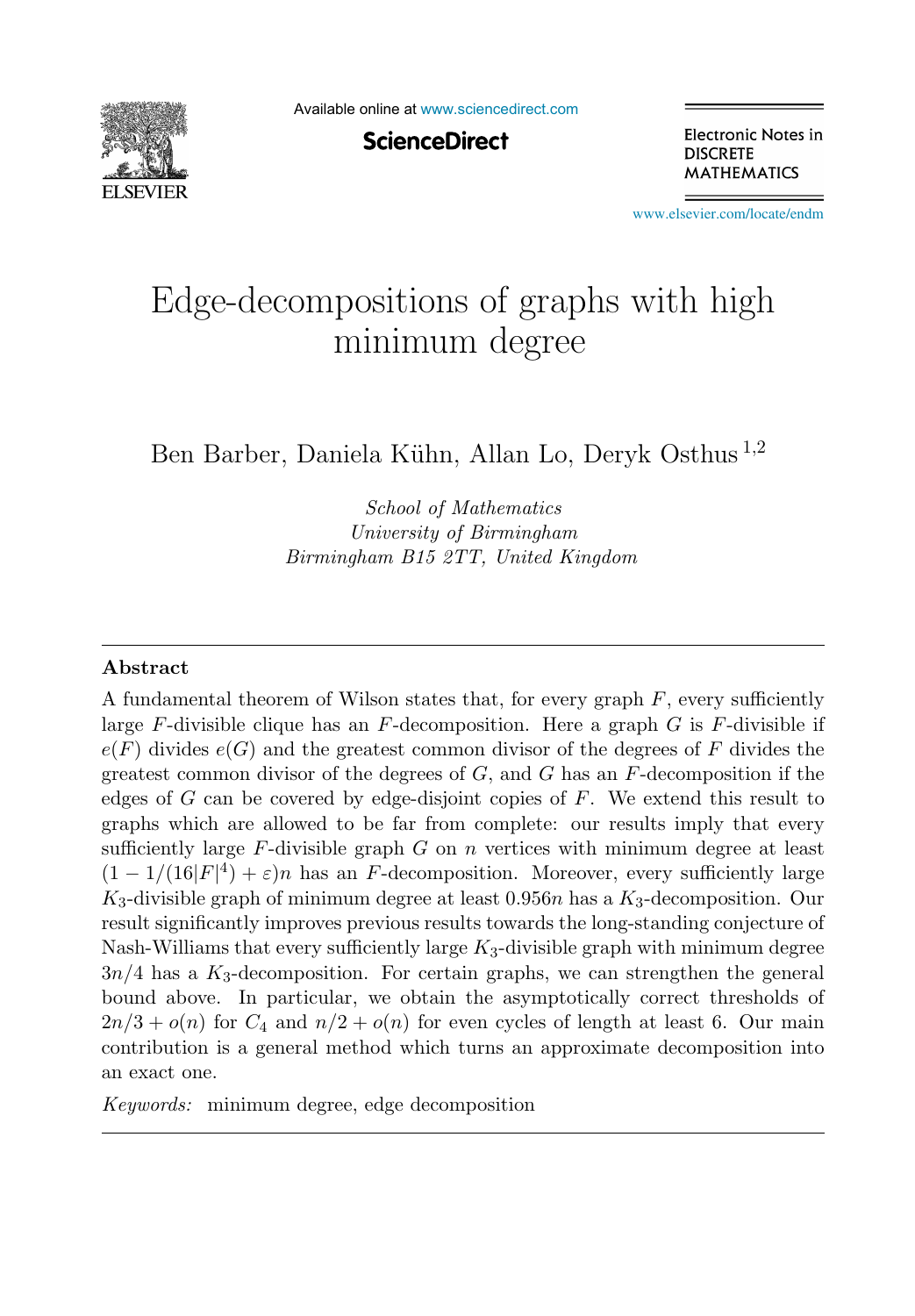## **1 Introduction**

Given a graph  $F$ , a graph  $G$  has an  $F-decomposition$  (is  $F-decomposition$ , if the edges of G can be covered by edge-disjoint copies of  $F$ . In this paper, we always consider decomposing a large graph G into edge-disjoint copies of some small fixed graph  $F$ . The first such result was given by Kirkman [\[7\]](#page-5-0) in 1847, who proved that the complete graph  $K_n$  has a  $K_3$ -decomposition if and only if  $n \equiv 1, 3 \mod 6$ . To see that  $n \equiv 1, 3 \mod 6$  is a necessary condition, note that if G has a  $K_3$ -decomposition, then the degree of each vertex of G is even and  $e(G)$  is divisible by 3.

There are similar necessary conditions for the existence of an F-decomposition. For a graph G, let  $gcd(G)$  be the largest integer dividing the degree of every vertex of G. Given a graph F, we say that G is F-divisible if  $e(G)$  is divisible by  $e(F)$  and  $gcd(G)$  is divisible by  $gcd(F)$ . Being F-divisible is a necessary condition for being F-decomposable. However, it is not sufficient: for example,  $C_6$  does not have a  $K_3$ -decomposition. In this terminology, Kirkman proved that every  $K_3$ -divisible clique has a  $K_3$ -decomposition. The analogue of this for general graphs F instead of  $K_3$  was an open problem for a century until it was solved by Wilson [\[12\]](#page-6-0) in 1975. Wilson proved that, for every graph F, there exist an integer  $n_0 = n_0(F)$  such that every F-divisible  $K_n$ with  $n \geq n_0$  has an F-decomposition.

### 1.1 Decompositions of non-complete graphs

In contrast, it is well known that the problem of deciding whether a general graph G has an  $F$ -decomposition is NP-complete for every graph  $F$  that contains a connected component with at least three edges [\[2\]](#page-5-0). So a major question has been to determine the smallest minimum degree that guarantees an  $F$ -decomposition in any sufficiently large  $F$ -divisible graph  $G$ . Gustavs-son [\[4\]](#page-5-0) showed that, for every fixed graph F, there exists  $\epsilon = \epsilon(F) > 0$  and  $n_0 = n_0(F)$  such that every F-divisible graph G on  $n \geq n_0$  vertices with minimum degree  $\delta(G) \geq (1 - \epsilon)n$  has an F-decomposition. (This proof has not been without criticism.) In a recent breakthrough, Keevash [\[6\]](#page-5-0) proved a hypergraph generalisation of Gustavsson's theorem. His result actually states that every sufficiently large dense quasirandom hypergraph has a decomposi-

 $^{\rm 1}$  The research leading to these results was partially supported by the European Research Council under the European Union's Seventh Framework Programme (FP/2007–2013) / ERC Grant Agreement n. 258345 (B. Barber, D. Kühn and A. Lo) and 306349 (D. Osthus).

 $2$  Email: b.a.barber@bham.ac.uk, d.kuhn@bham.ac.uk, s.a.lo@bham.ac.uk, d.osthus@bham.ac.uk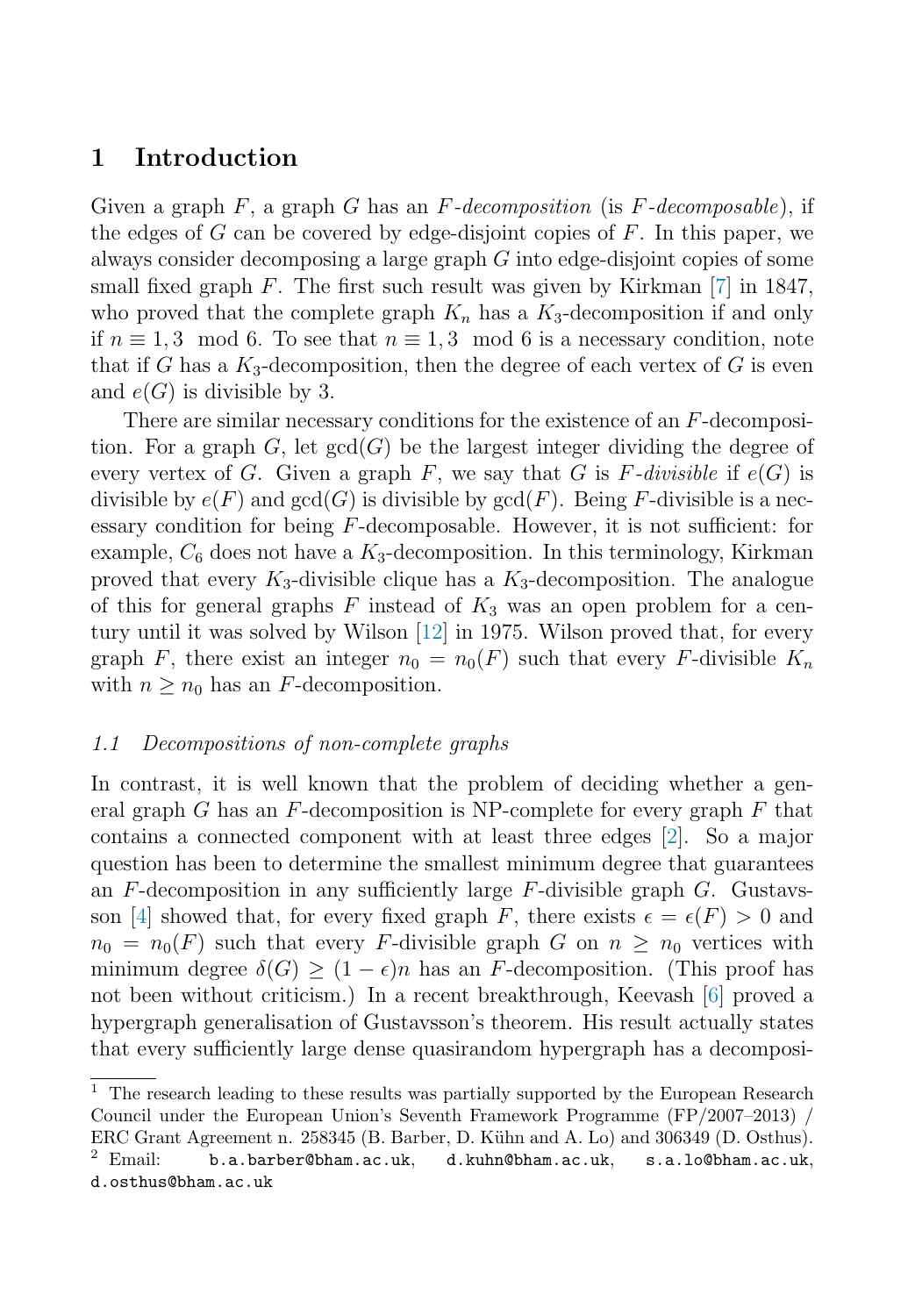<span id="page-2-0"></span>tion into cliques (subject to the necessary divisibility conditions). The special case for complete hypergraphs settles a question regarding the existence of designs going back to the 19th century. Yuster [\[13\]](#page-6-0) determined the asymptotic minimum degree threshold which guarantees an  $F$ -decomposition in the case when F is a bipartite graph with  $\delta(F) = 1$  (which includes trees). For a survey regarding F-decomposition of hypergraphs, directed graphs and oriented graphs, we recommend [\[14\]](#page-6-0).

Here, we substantially improve existing results when  $F$  is an arbitrary graph. For  $F = K_3$ , Nash-Williams [\[10\]](#page-6-0) conjectured that every sufficiently large K<sub>3</sub>-divisible graph G on n vertices with  $\delta(G) \geq 3n/4$  has a K<sub>3</sub>-decomposition. This conjecture is still wide open. For a general  $K_{r+1}$ , the following (folklore) conjecture is a natural extension of Nash-Williams's.

**Conjecture 1.1** For every  $r \in \mathbb{N}$  with  $r \geq 2$ , there exists an  $n_0 = n_0(r)$  such that every  $K_{r+1}$ -divisible graph G on  $n \geq n_0$  vertices with  $\delta(G) \geq (1-1/(r+1))$ 2))n has a  $K_{r+1}$ -decomposition.

The following result gives the first significant step towards the bound given by the above constructions and extends to decompositions into arbitrary graphs.

**Theorem 1.2** Let F be a graph and let  $t := \max\{16\chi(F)^2(\chi(F)-1)^2, 6e(F)\}.$ Then for each  $\epsilon > 0$ , there is an  $n_0 = n_0(\epsilon, F)$  such that every F-divisible graph G on  $n \geq n_0$  vertices with  $\delta(G) \geq (1-1/t+\varepsilon)n$  has an F-decomposition.

Note that, for any F, we have  $t \leq 16|F|^4$ . The best previous bound in this direction is the one given by Gustavsson [\[4\]](#page-5-0), who claimed that, if  $F$  is complete, then a minimum degree bound of  $(1-10^{-37}|F|^{-94})n$  suffices. For the special case of triangles we obtain the following improvement to Theorem 1.2.

**Theorem 1.3** There is an  $n_0$  such that every  $K_3$ -divisible graph G on  $n > n_0$ vertices with  $\delta(G) \geq 0.956n$  has a K<sub>3</sub>-decomposition.

#### 1.2 Approximate F-decompositions

Our main contribution is actually a result that turns an 'approximate'  $F$ decomposition into an exact  $F$ -decomposition. Let G be a graph on n vertices. For a graph F and  $\eta > 0$ , an  $\eta$ -approximate F-decomposition F of G is a set of edge-disjoint copies of F covering all but at most  $\eta n^2$  edges of G. Note that a 0-approximate F-decomposition is an F-decomposition. For  $n \in \mathbb{N}$ , let  $\delta_F^{\eta}(n)$  be the smallest constant  $\delta$  such that every graph G on n vertices with  $\delta(G) \ge \delta n$  has a  $\eta$ -approximate F-decomposition. Let  $\delta_F^{\eta} := \limsup_{n \to \infty} \delta_F^{\eta}(n)$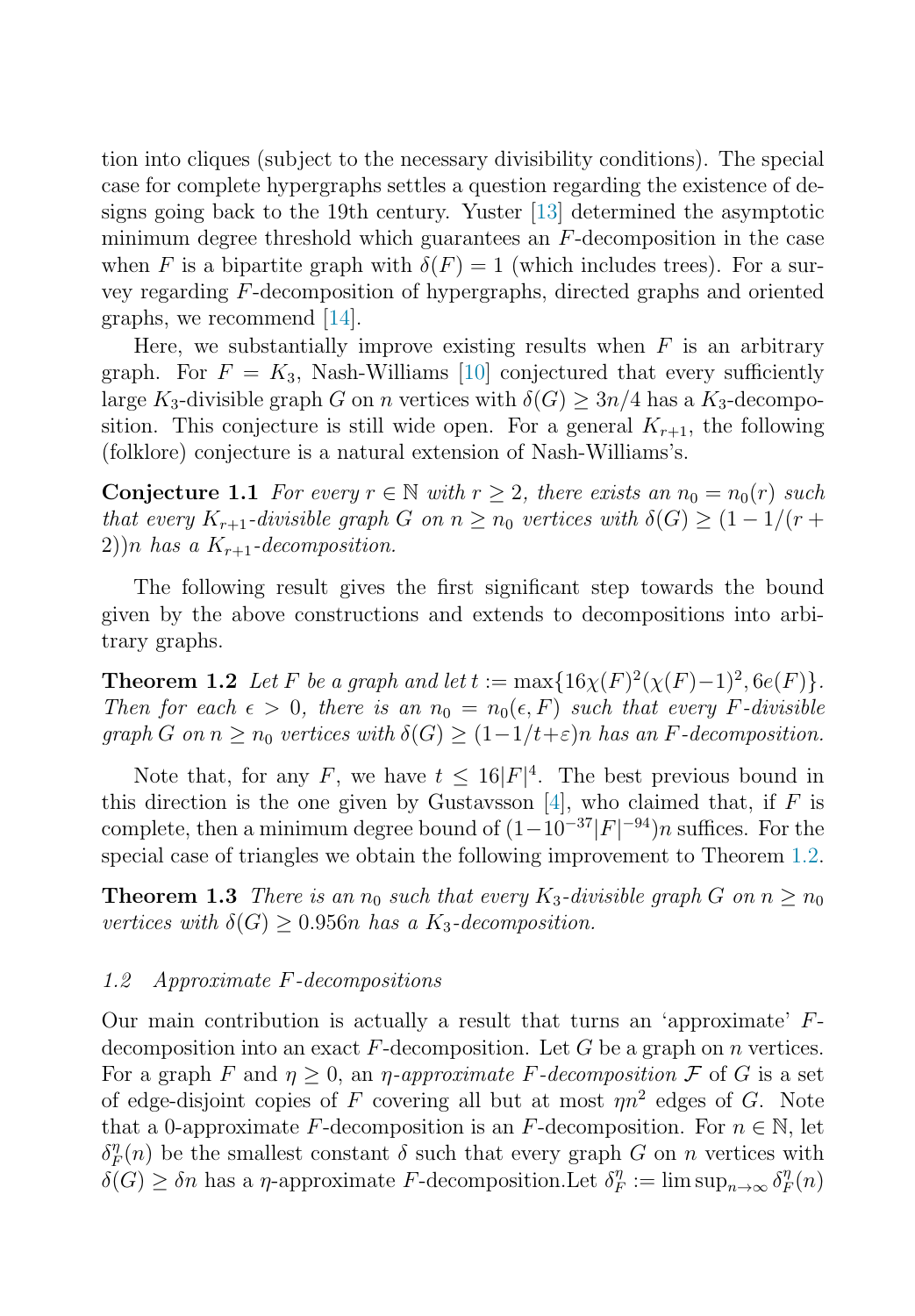<span id="page-3-0"></span>be the *η-approximate F-decomposition threshold.* Clearly  $\delta_F^{\eta_1} \geq \delta_F^{\eta_2}$  for all  $\eta_1 \leq \eta_2$ . Note that there are graphs with  $\lim_{\eta \to 0} \delta_F^{\eta} = \delta_F^0$ , and graphs for which this equality does not hold.

Our main result relates the 'decomposition threshold' to the 'approximate decomposition threshold' and an additional minimum degree condition for rregular graphs  $F$ . The dependence on r gives the correct order of magnitude.

**Theorem 1.4** Let F be an r-regular graph. Then for each  $\epsilon > 0$ , there exists an  $n_0 = n_0(\epsilon, F)$  and an  $\eta = \eta(\epsilon, F)$  such that every F-divisible graph G on  $n \geq n_0$  vertices with  $\delta(G) \geq (\delta + \epsilon)n$ , where  $\delta := \max{\{\delta_F^n, 1 - 1/3r\}}$ , has an F-decomposition.

Our proof of Theorem 1.4 can be applied to give better bounds for some specific choices of  $F$ . For example, we prove the following result on cycle decompositions.

**Theorem 1.5** Let  $\ell \in \mathbb{N}$  with  $\ell > 3$ , and let  $\delta_4 := 1/2$ ;  $\delta_{\ell} := 2/3$  if  $\ell > 6$  is even; and  $\delta_{\ell} := 0.956$  if  $\ell$  is odd. Then for each  $\epsilon > 0$ , there is an  $n_0 = n_0(\epsilon, \ell)$ such that every  $C_{\ell}$ -divisible graph  $G$  on  $n \geq n_0$  vertices with  $\delta(G) \geq (\delta_{\ell} + \epsilon)n$ has a  $C_{\ell}$ -decomposition.

The special case when  $\ell = 4$  improves a result of Bryant and Cavenagh [\[1\]](#page-5-0). For even cycles the value of the constant  $\delta_{\ell}$  in Theorem 1.5 is the best possible.

## **2 Sketches of proofs**

#### 2.[1](#page-2-0) Proof of Theorem 1.2 using Theorem 1.4.

The idea of this proof is quite natural. Given a graph  $F$  as in Theorem [1.2,](#page-2-0) we find an  $F$ -decomposable regular graph  $R$  such that both the degree  $r$  of R and the  $\eta$ -approximate decomposition threshold  $\delta_R^{\eta}$  are not too large. By removing a small number of copies of  $F$  from  $G$ , we may assume that  $G$  is also R-divisible. By Theorem 1.4, G has an R-decomposition and so an  $F$ decomposition, provided  $\delta(G) \ge \max{\delta_R^n, 1 - 1/3r}$ . To obtain the explicit bound on  $\delta(G)$ , we apply a result of Dukes [\[3\]](#page-5-0) on fractional decompositions in graphs of large minimum degree together with a result of Haxell and Rödl  $[5]$ relating fractional decompositions to approximate decompositions.

#### 2.2 Proof of Theorem 1.4.

The proof of Theorem 1.4 uses the 'absorbing' approach. This method was first used for finding  $K_3$ -factors (that is, a spanning union of vertex-disjoint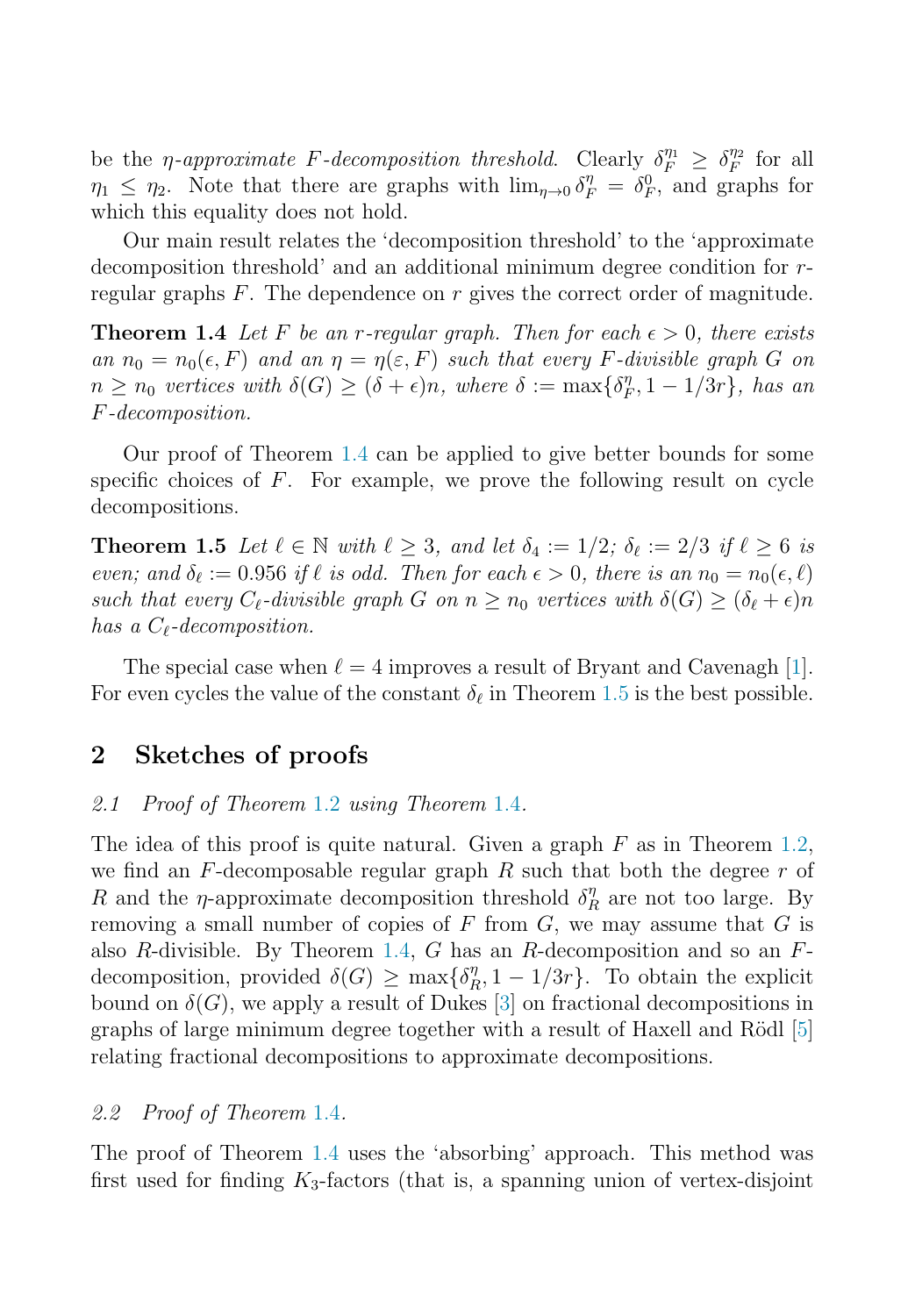copies of  $K_3$ ) by Krivelevich [\[8\]](#page-5-0) and for finding Hamilton cycles in hypergraphs by Rödl, Ruciński and Szemerédi [\[11\]](#page-6-0). An absorbing approach for finding decompositions was first used by Kühn and Osthus [\[9\]](#page-5-0).

More precisely, the basic idea behind the proof of Theorem [1.4](#page-3-0) can be described as follows. Let G be a graph as in Theorem [1.4.](#page-3-0) Suppose that we can find a sparse F-divisible subgraph  $A^*$  of G which is an F-absorber in the following sense:  $A^* \cup H^*$  has an F-decomposition whenever  $H^*$  is a sparse F-divisible graph on  $V(G)$  which is edge-disjoint from  $A^*$ . Let G' be the subgraph of G remaining after removing the edges of  $A^*$ . Since  $A^*$  is sparse,  $\delta(G') \geq (\delta_F^n + \varepsilon/2)n$ . By the definition of  $\delta_F^n$ , G' has an  $\eta$ -approximate F-decomposition F. Let  $H^* := G' - \bigcup \mathcal{F}$  be the leftover. Note that  $H^*$  is also F-divisible. Since  $A^* \cup H^*$  has an F-decomposition, so does G.

Unfortunately, this naïve approach fails for the following reason: we have no control on the leftover  $H^*$ . More precisely, the natural way to obtain  $A^*$ would be to construct it as the edge-disjoint union of graphs A such that each such A has an F-decomposition and, for each possible leftover graph  $H^*$ , there is a distinct A so that  $A \cup H^*$  has an F-decomposition. However, even if  $H^* = C_6$ , the number of possibilities for  $H^*$  is at least  $\binom{n}{6}$ . So we have no hope of finding all the required graphs A in G (and thus to construct  $A^*$ ). To overcome this problem, we reduce the number of possible configurations of  $H^*$  (in turn reducing the number of graphs A required) as follows. Roughly speaking, we iteratively find approximate decompositions of the leftover so that eventually our final leftover  $H^*$  only has  $O(n)$  edges whose location is very constrained—so one can view this step as finding a 'near optimal' Fdecomposition.

To illustrate this, suppose that  $m \in \mathbb{N}$  is bounded and n is divisible by m. Let  $\mathcal{P} := \{V_1, \ldots, V_q\}$  be a partition of  $V(G)$  into parts of size m (so  $q = n/m$ ). We further suppose that  $H^*$  is a vertex-disjoint union of  $F$ -divisible graphs  $H_1^*, \ldots, H_q^*$  such that  $V(H_i^*) \subseteq V_i$  for each i. Hence to construct  $A^*$ , we only need to find one A for each possible  $H_i^*$ . For a fixed i, there are at most  $2^{\binom{|V_i|}{2}} = 2^{\binom{m}{2}}$  possible configurations of  $H_i^*$ . Since m is bounded, in order to construct  $A^*$  we would only need to find  $q_2\binom{m}{2} = 2\binom{m}{2}n/m$  different A.

We now describe in more detail the iterative approach which achieves the above setting. Recall that  $G'$  is the subgraph of G remaining after removing all the edges of  $A^*$ . Since  $A^*$  is sparse, G' has roughly the same properties as  $G$ . Our new objective is to find edge-disjoint copies of  $F$  covering all edges of G' that do not lie entirely within  $V_i$  for some i. Since each  $V_i$  has bounded size, these edge-disjoint copies of  $F$  will cover all but at most a linear number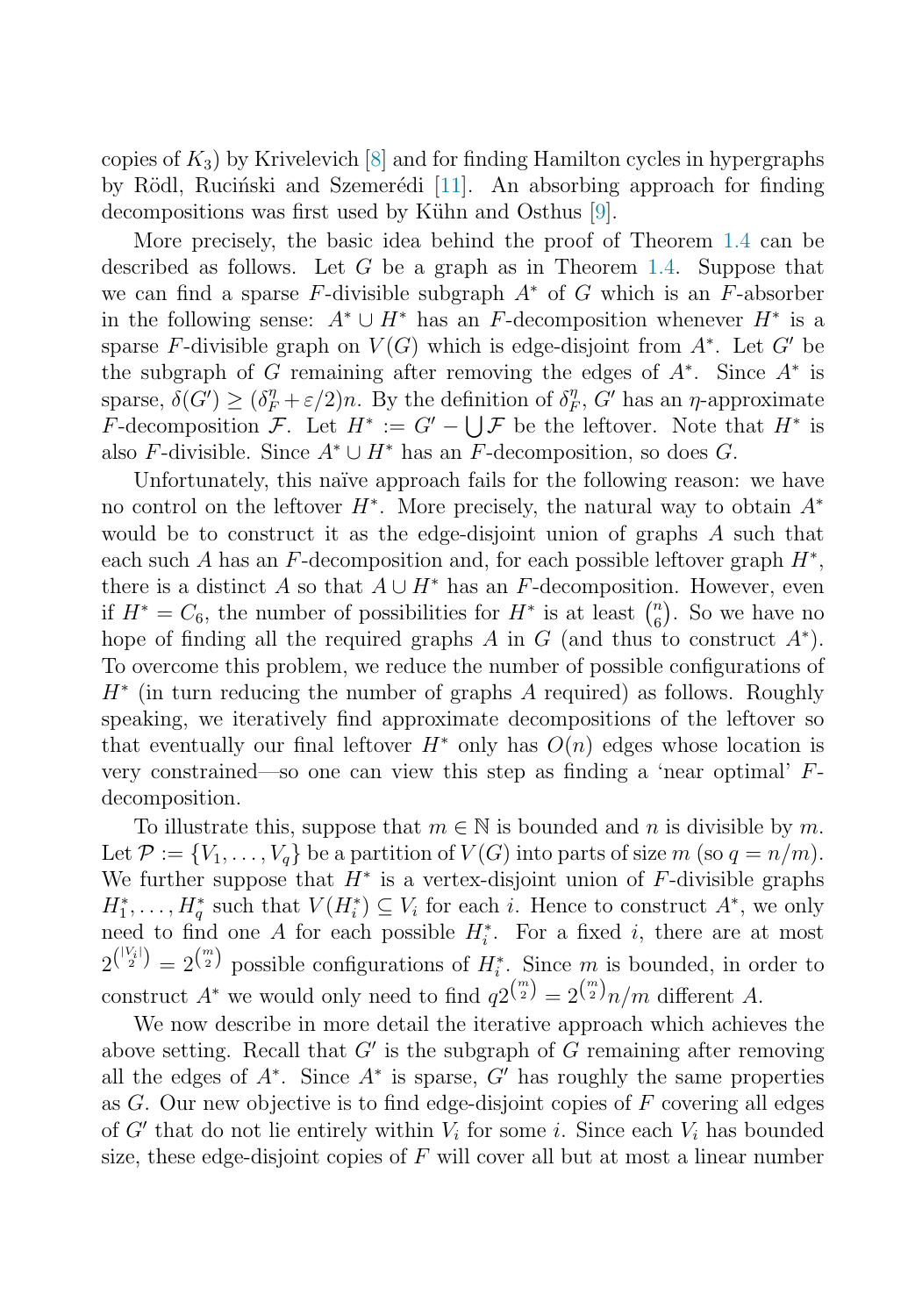<span id="page-5-0"></span>of edges of G . As indicated above, we use an iterative approach to achieve this. We proceed as follows. Let  $k \in \mathbb{N}$ . Let  $\mathcal{P}_1$  be an equipartition of  $V(G)$ into k parts, and let  $G_1$  be the k-partite subgraph of G' induced by  $\mathcal{P}_1$  (here k is large but bounded). Suppose that we can cover the edges of  $G_1$  by copies of F which use only a small proportion of the edges not in  $G_1$ . Call the leftover graph  $H_1$ . Let  $\mathcal{P}_2$  be an equipartition of  $V(G)$  into  $k^2$  parts obtained by dividing each  $V \in \mathcal{P}_1$  into k parts. Let  $G_2$  be the k<sup>2</sup>-partite subgraph of  $H_1$  induced by  $\mathcal{P}_2$ . Each component of  $G_2$  will form a k-partite graph lying within some  $V \in \mathcal{P}_1$ . So by applying the same argument to each component of  $G_2$  in turn and iterating  $\log_k(n/m)$  times we obtain an equipartition  $\mathcal{P} = \mathcal{P}_\ell$ of  $V(G)$  with  $|V| = m$  for each  $V \in \mathcal{P}$  such that all edges of G' that do not lie entirely within some  $V \in \mathcal{P}$  can be covered by edge-disjoint copies of F.

## **References**

- [1] D. Bryant and N. Cavenagh, *Decomposing graphs of high minimum degree into* 4*-cycles*, J. Graph Theory, **79** (2015), 167–177.
- [2] D. Dor and M. Tarsi, *Graph decomposition is NPC a complete proof of Holyer's conjecture*, STOC '92 Proceedings of the twenty-fourth annual ACM symposium on Theory of computing, (1992), 252–263.
- [3] P. Dukes, *Rational decomposition of dense hypergraphs and some related eigenvalue estimates*, Linear Algebra Appl., **436** (2012), 3736–3746, (see arXiv:1108.1576 for an erratum).
- [4] T. Gustavsson, *Decompositions of large graphs and digraphs with high minimum degree*, PhD thesis, Univ. of Stockholm, 1991.
- [5] P.E. Haxell and V. R¨odl, *Integer and fractional packings in dense graphs*, Combinatorica, **21** (2001), 13–38.
- [6] P. Keevash, *The existence of designs*, arXiv preprint arXiv:1401.3665.
- [7] T.P. Kirkman, *On a problem in combinatorics*, Cambridge Dublin Mathematical Journal, **2** (1847) 191–204.
- [8] M. Krivelevich, *Triangle factors in random graphs*, Combin. Probab. Comput., **6** (1997), 337–347.
- [9] D. K¨uhn and D. Osthus, *Hamilton decompositions of regular expanders: a proof of Kelly's conjecture for large tournaments*, Adv. Math., **237** (2013), 62–146.